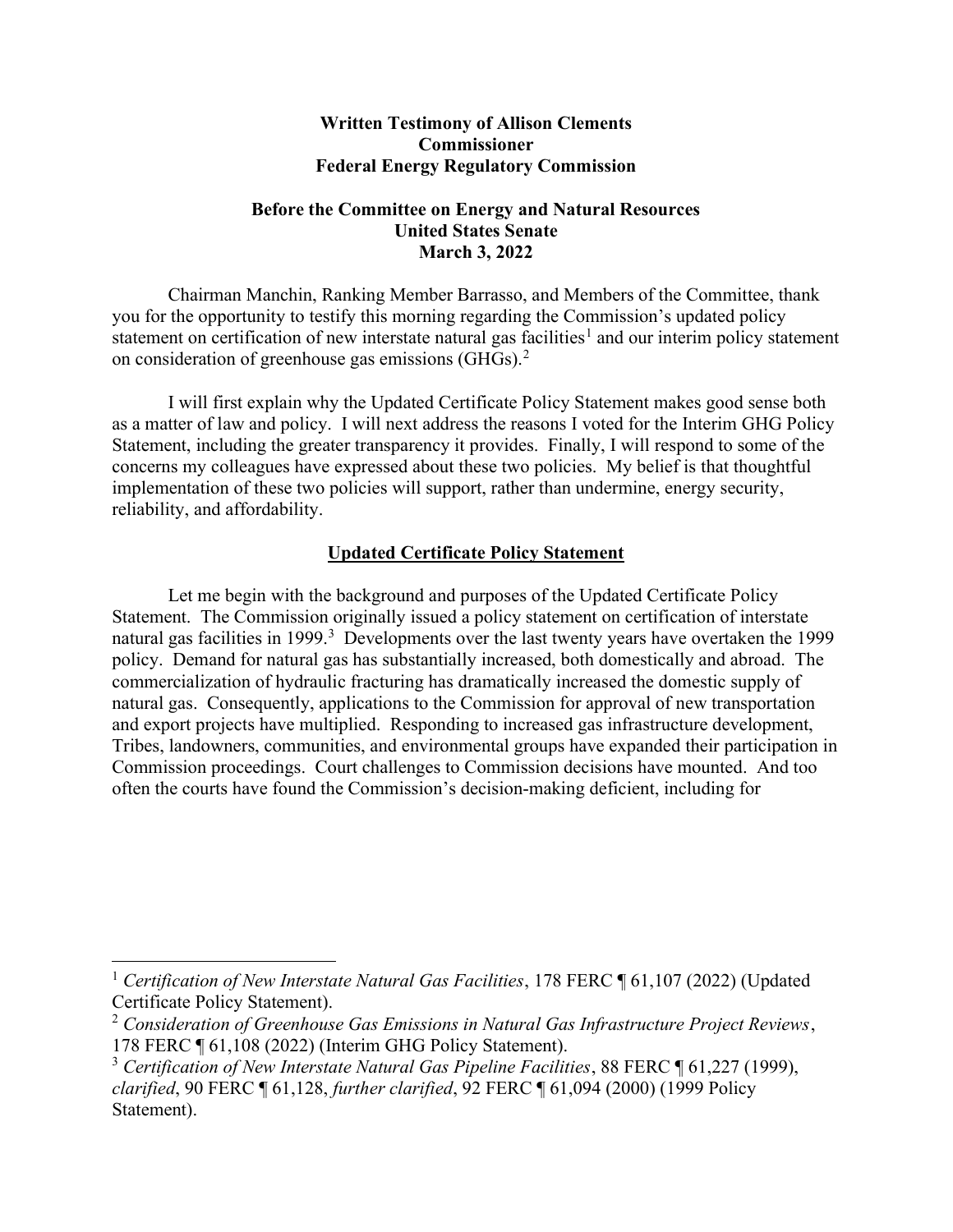inadequate consideration of GHG impacts<sup>4</sup> and environmental justice concerns,<sup>5</sup> and failure to examine project need closely enough.<sup>6</sup>

The Commission's newly issued Updated Certificate Policy Statement is based on the record developed through two notices of inquiry, one in 2018 and another in 2021, which together generated over 38,000 comments. While the new policy has the same broad goals as its predecessor<sup>7</sup> and retains much of its content,<sup>8</sup> the new policy is an improvement in several respects. I will highlight two:

 First, the new policy makes project need the gating question in our public interest analysis and provides clearer guidance than its predecessor on the information the Commission will consider in assessing need. Although the 1999 Policy Statement provided that the "Commission will consider all relevant factors reflecting on the need for the project,"<sup>9</sup> over the years the Commission's practice has devolved to rely almost exclusively on contracts with prospective customers, called precedent agreements, to establish need. This myopic practice contravenes the 1999 Policy Statement.<sup>10</sup> And it would be indefensible going forward, as market, policy, and regulatory developments, as well as emerging reliability demands, add new variables to the need equation. The Updated Certificate Policy Statement reaffirms that the Commission will consider all relevant factors pertaining to project need and spells out the evidence we expect to review.<sup>11</sup>

 $7$  These include considering competitive transportation alternatives, avoiding over-building of infrastructure, avoiding unnecessary environmental impacts and the unneeded exercise of eminent domain, providing appropriate incentives for the optimal level of construction and efficient consumer choices, and incentivizing applicants to structure projects to avoid or minimize adverse impacts. Updated Certificate Policy Statement, 178 FERC ¶ 61,107 at P 50 (citing 1999 Policy Statement, 88 FERC at 61,737, 61,747).

<sup>&</sup>lt;sup>4</sup> See, e.g., Vecinos Para El Bienestar de la Comunidad Costera v. FERC, 6 F.4th 1321, 1329 (D.C. Cir. 2021) (Vecinos); Sierra Club v. FERC, 867 F.3d 1357, 1373 (D.C. Cir. 2017) (Sabal Trail).

<sup>5</sup> Vecinos, 6 F.4th at 1330-31.

 $6$  Envtl. Def. Fund v. FERC, 2 F.4th 953, 973 (D.C. Cir. 2021) (remanding and vacating certificate order for Spire STL Pipeline because the Commission relied solely on an affiliate precedent agreement to establish need).

<sup>&</sup>lt;sup>8</sup> For example, the Commission will continue to consider adverse effects on applicants' existing customers, existing pipelines and their captive customers, and landowners and communities. The Commission also retains its long-standing policy of no financial subsidies by a pipeline's existing customers. And the Commission will continue to balance adverse effects with anticipated benefits of the project. Compare Updated Certificate Policy Statement, 178 FERC ¶ 61,107 at PP 52, 62-64, 100, with 1999 Policy Statement, 88 FERC at 61,745-50.

<sup>&</sup>lt;sup>9</sup> 1999 Policy Statement, 88 FERC at 61,747 (emphasis added).

 $10$  In the 1999 Policy Statement, the Commission expressed concern with relying primarily or exclusively on precedent agreements to establish need. Id. at 61,744.

<sup>&</sup>lt;sup>11</sup> See Updated Certificate Policy Statement, 178 FERC  $\P$  61,107 at PP 53-61.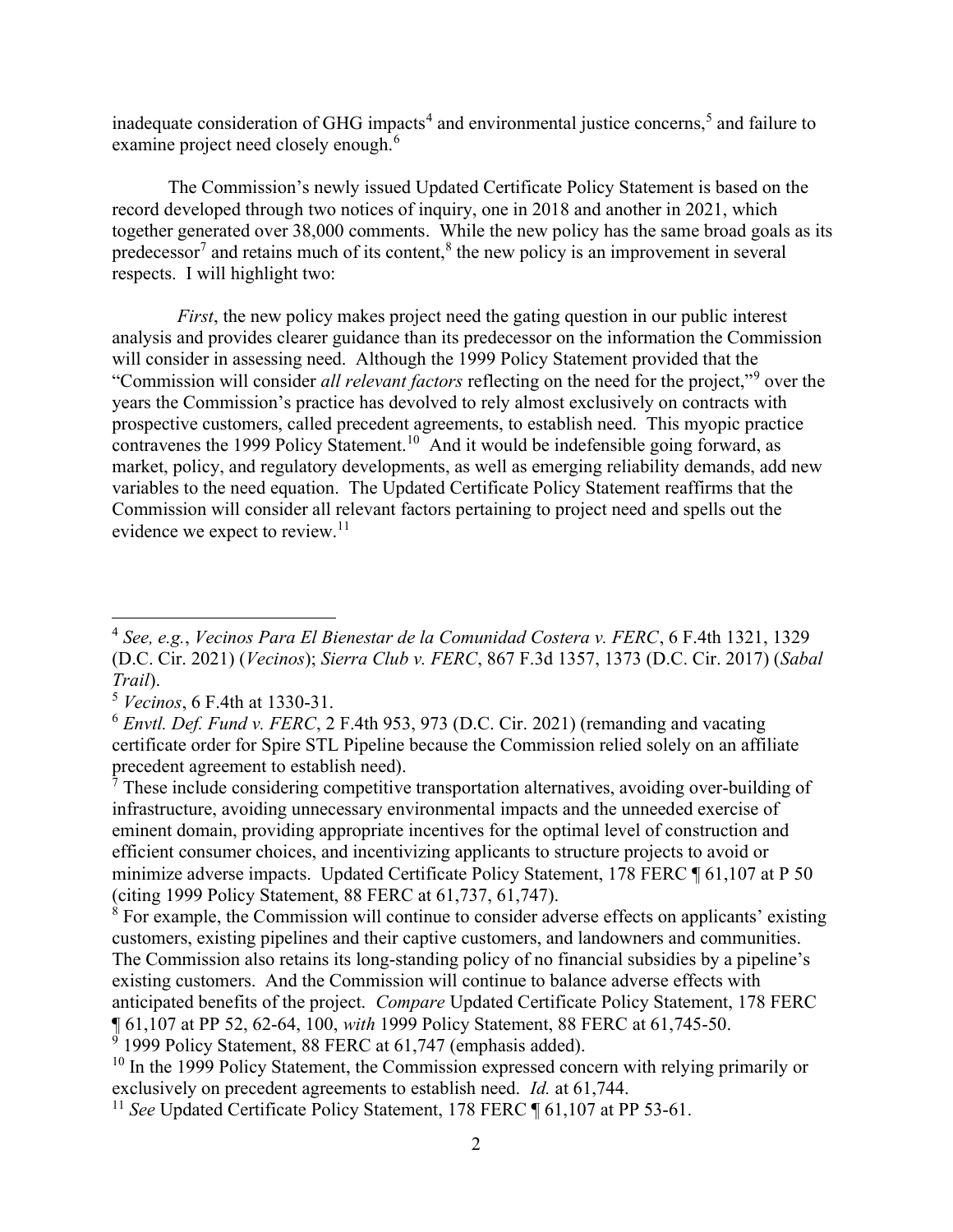Second, the Updated Certificate Policy Statement provides for consideration of all factors affecting the broader public interest, as the Supreme Court has instructed we must do.<sup>12</sup> The courts have long recognized that environmental impacts are part of the Commission's determination of public convenience and necessity in certificate cases.<sup>13</sup> Indeed, the D.C. Circuit Court of Appeals has held that the Commission may deny a certificate on environmental grounds, making the Commission the "legally relevant cause" of a proposed project's reasonably foreseeable GHG impacts under the National Environmental Policy Act (NEPA).<sup>14</sup> The new policy statement provides for balanced consideration of a project's benefits against its potential adverse impacts, including impacts on the environment, landowners, and environmental justice communities.<sup>15</sup> The policy therefore provides the framework for making carefully considered and legally durable decisions, which will benefit all stakeholders, including project sponsors.

## Interim GHG Policy Statement

The Interim GHG Policy Statement explains how the Commission will meet its legal obligation to consider GHG emissions in reviewing proposed natural gas infrastructure projects.<sup>16</sup> We heard from stakeholders that more guidance was needed on how the Commission would calculate emissions and when the Commission would require an Environmental Impact Statement (EIS) instead of an Environmental Assessment (EA). The interim policy establishes a clear numerical threshold of annual GHG emissions triggering the preparation of an EIS – an important step toward the transparency and regulatory certainty that stakeholders have sought.

The interim policy statement also encourages, but does not require, project sponsors to propose measures to mitigate GHG emissions.<sup>17</sup> Several major interstate natural gas companies

<sup>&</sup>lt;sup>12</sup> Atl. Ref. Co. v. Pub. Serv. Comm'n of N.Y., 360 U.S. 378, 391 (1959) ("This is not to say that rates are the only factor bearing on the public convenience and necessity, for [section] 7(e) requires the Commission to evaluate all factors bearing on the public interest.").

<sup>&</sup>lt;sup>13</sup> In 1961, the Supreme Court recognized that the Commission's predecessor, the Federal Power Commission, had the authority to consider the air quality impacts of end-users' combustion of transported natural gas in its public convenience and necessity determination. See FPC v. Transcon. Gas Pipe Line Corp., 365 U.S. 1, 17 (1961).

<sup>14</sup> Sabal Trail, 867 F.3d at 1373; accord Birckhead v. FERC, 925 F.3d 510, 519 (D.C. Cir. 2019) (Birckhead).

<sup>&</sup>lt;sup>15</sup> See Updated Certificate Policy Statement, 178 FERC  $\P$  61,107 at PP 94-99.

<sup>&</sup>lt;sup>16</sup> The courts have required the Commission to consider the reasonably foreseeable GHG emissions resulting from natural gas projects under both the Natural Gas Act and NEPA. See Sabal Trail, 867 F.3d at 1373-74; Birckhead, 925 F.3d at 518.

 $17$  In doing so, the policy relies on the Commission's broad conditioning authority under the Natural Gas Act. See 15 U.S.C. § 717f(e) (granting Commission "power to attach to the issuance of the certificate … such reasonable terms and conditions as the public convenience and necessity may require"); 15 U.S.C.  $\S 717b(e)(3)(A)$  (granting authority to approve LNG terminals upon "such terms and conditions as the Commission find[s] necessary or appropriate").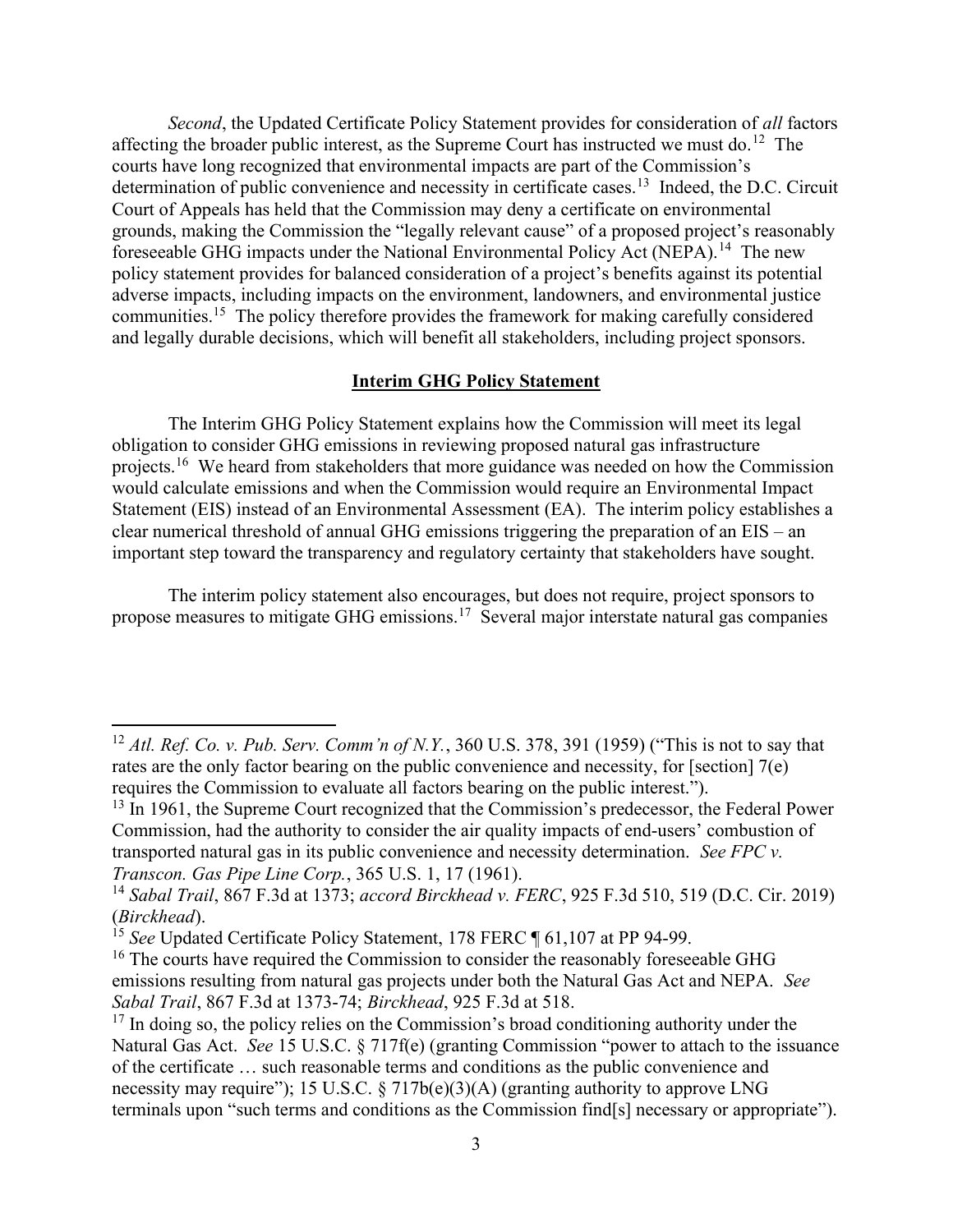have voluntarily pledged to achieve net-zero carbon emissions by 2050.<sup>18</sup> The GHG Policy Statement provides that project sponsors may propose as mitigation the reduction of GHG emissions from existing facilities, including those with no direct connection to the proposed project.<sup>19</sup> The policy therefore meshes well with industry's own carbon-reduction goals.

Contrary to concerns raised following the interim policy's issuance, the policy does *not* purport to regulate GHG emissions. That is the role of federal and state environmental agencies, and the policy statement respects these jurisdictional boundaries. Just as the Commission has done with other types of environmental impacts, we will take GHG emissions and any proposed mitigation measures into account in balancing a project's benefits against its adverse effects. A finding that a project has significant GHG emissions does not necessitate rejection. The Commission could certainly approve a project with material GHG emissions if its benefits outweighed its adverse impacts.

In dissenting from the new policies, my colleagues Commissioner Danly and Commissioner Christie's statements contended that the policies exceed the Commission's authority because they advance environmental goals in conflict with the Natural Gas Act's primary purpose, which the Supreme Court said is to "encourage the orderly development of plentiful supplies . . . of natural gas at reasonable prices."<sup>20</sup> But here are three inescapable facts:

First, the Supreme Court also said, in the very opinion my colleagues cite, that the statute's purpose encompasses environmental concerns.<sup>21</sup>

Second, the D.C. Circuit has held that the Commission must consider GHG impacts and has the authority to require mitigation of those impacts.<sup>22</sup> To rationalize their positions, my colleagues simply dismiss this D.C. Circuit precedent as wrong. It is not the role of an independent regulatory body, and in fact, it is a violation of our constitutional framework, to dismiss binding case law interpreting the Natural Gas Act and supplant one's own opinion that either the court precedent was wrongly decided, or that other courts may eventually change the law.

Third, it is not the Commission's prerogative to ignore or read language out of the Natural Gas Act. Section 7(e) of the statute provides that the Commission shall issue a certificate if it finds that the proposed project "is or will be required by the present or future public convenience and necessity, otherwise such application shall be denied."<sup>23</sup> My dissenting

<sup>&</sup>lt;sup>18</sup> Press Release, Interstate Nat. Gas Ass'n of Am., Nat. Gas Trade Ass'n Members Release Updated Climate Commitments (Jan. 26, 2021), https://www.ingaa.org/News/PressReleases /38525.aspx.

<sup>&</sup>lt;sup>19</sup> Interim GHG Policy Statement, 178 FERC 161,108 at P 125.

<sup>&</sup>lt;sup>20</sup> NAACP v. FPC, 425 U.S. 662, 669-70 (1976) (citations omitted) (upholding Commission's rejection of a petition to issue a rule requiring nondiscrimination in the employment practices of regulated companies).

 $^{21}$  *Id.* at n.6.

 $22$  See Sabal Trail, 867 F.3d at 1374.

 $23$  15 U.S.C. § 717f(e) (emphasis added).